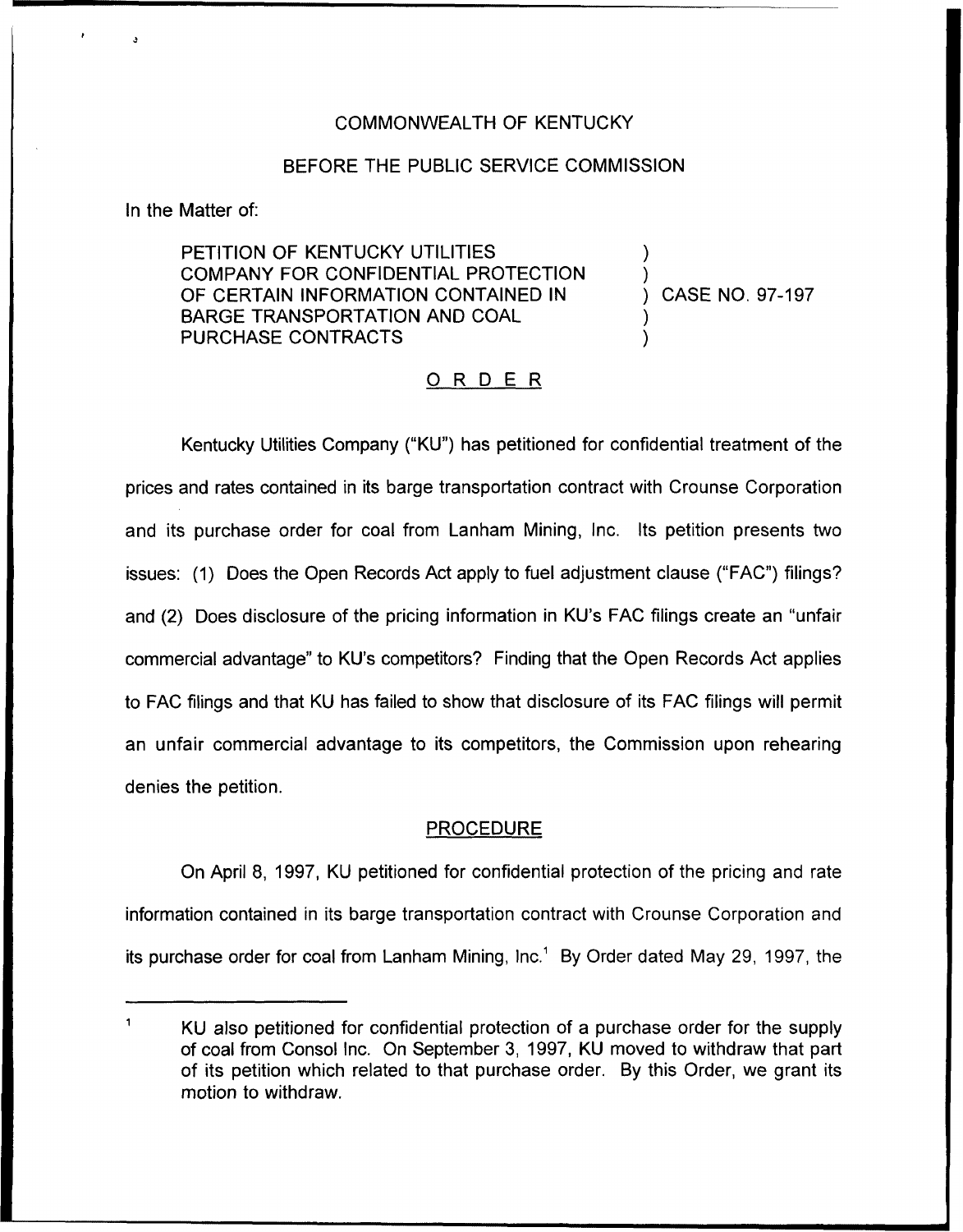Commission found that confidential protection had been consistently denied to FAC filings and denied KU's request. KU then submitted a petition for rehearing which the Commission granted on July 7, 1997.

On August 13, 1997, the Commission held an evidentiary hearing on KU's petition at which Gerhard Haimberger, KU's Director of Fuels Management, and Ronald L. Willhite, KU's Vice President of Regulation and Economic Planning, testified. Following this hearing, KU submitted a written brief in support of its petition for confidential protection.

#### **DISCUSSION**

In its petition for confidentiality and subsequent filings, KU argues that the price and rate provisions of its fuel contracts and fuel transportation contracts are subject to the exemptions set forth in KRS 61.878. Under the provisions of the Kentucky Open Records Act, KRS 61.871-.884, all documents filed with a public agency are subject to public disclosure. KRS 61.878, however, specifically exempts

> records confidentially disclosed to an agency or required by an agency to be disclosed to it, generally recognized as confidential or proprietary, which if openly disclosed would permit an unfair commercial advantage to competitors of the entity that disclosed the records;

KRS 61.878 (1)(c)(1).

KU argues that its barge transportation contract with Crounse Corporation and its purchase order for coal from Lanham Mining Company fall within the "unfair commercial advantage" exemption of the Open Records Act. KU's barge transportation contract contains the rate for shipment of coal, while the coal purchase order contains price,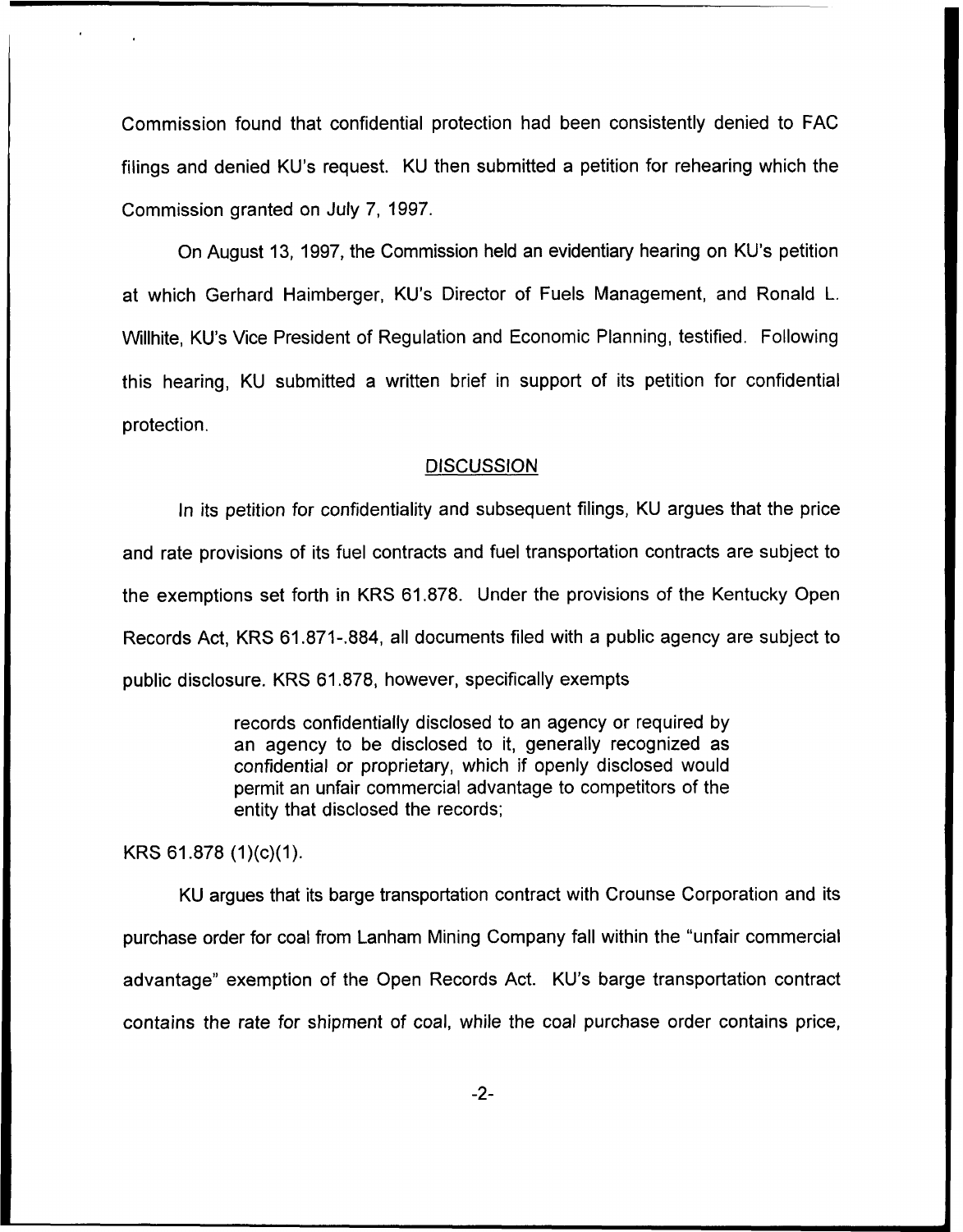quantity and quality specifications of coal purchased. KU argues that disclosure of this information would allow suppliers to manipulate their prices, ultimately resulting in increased prices to KU. Such increases, KU asserts, could damage its ability to compete in the wholesale electricity market.

All fuel and fuel transportation contracts have been subject to public disclosure since 1978 when Administrative Regulation 807 KAR 5:056 established the uniform FAC. While the FAC provides an optional mechanism for the automatic passthrough of changes in fuel prices, it imposes mandatory filing requirements upon those utilities that adopt an FAC. Specifically, they must:

> submit copies of each fossil fuel purchase contract not otherwise on file with the Commission and all other agreements, options or similar such documents, and all amendments and modifications thereof related to the procurement of fuel supply and purchased power.

807 KAR 5:056, Section 1(7). In addition, any new contracts and agreements must be filed when executed. Id.

When the uniform FAC was proposed, several electric utilities objected to these filing requirements and argued that these documents should be considered confidential and not subject to public review. In rejecting these arguments, the Commission noted that all filings were subject to all provisions of the Open Records Act:

> A major concern to many of the utilities was the Commission's proposal to treat information submitted to the PSC regarding the utilities' coal contracts as public information. Specific testimony on this point was submitted by Big Rivers Electric Corporation, Kentucky Utilities, and East Kentucky Power Cooperative. The thrust of the to public disclosure of information contained in coal contracts was that such information would be of little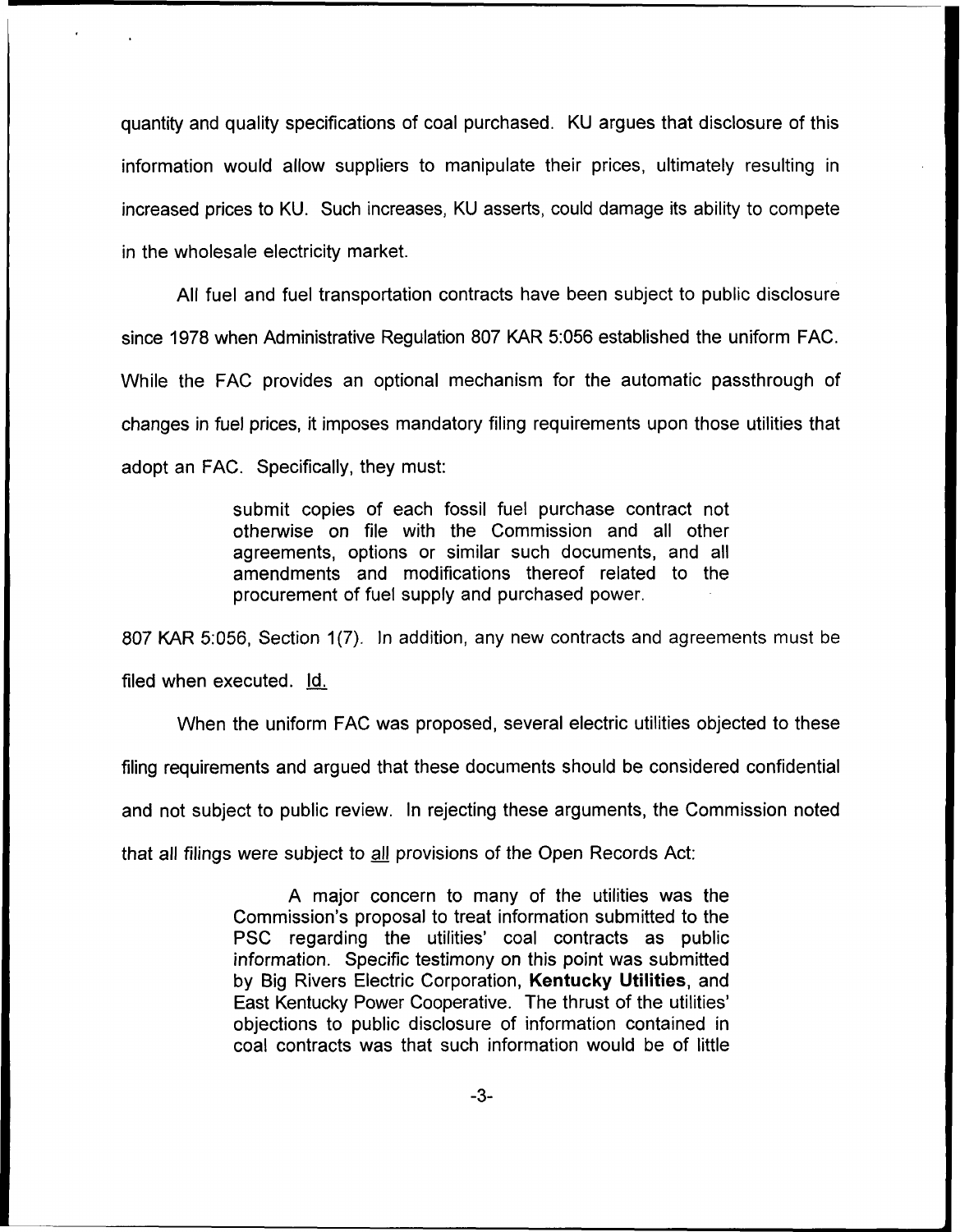practical benefit to the public at large, while disclosure of one coal company's prices to a utility could cause other suppliers to raise their prices to that level, thus causing a general increase in the cost of fuel to the utility.

The Commission's requirement that certain fuel purchasing records be filed by the utilities with the Commission clearly causes the application of KRS 61.870 to 61.884 to such records. The above described citations deal with "Public Records," their inspection, and exceptions, and the citation has therefore been incorporated in the regulation for the sake of convenience.

After careful consideration of the objections raised in support of confidential treatment of information submitted to the PSC regarding coal prices paid by utilities, the Commission has concluded that the public is best served by allowing public disclosure of this information. No party produced evidence that public disclosure of coal contract information would have the effect of increasing the price of coal to the utilities. In this regard, the Commission emphasizes that public disclosure of such information is just as likely to have the effect of decreasing coal prices to utilities where one coal supplier may wish to undersell another in order to obtain a long-term contract with a utility. This lack of any firm evidence of anti-competitive effects resulting from public disclosure of coal price information must be weighed against the public's right to have access to information relating to a major component of their bills.

Memorandum from Public Service Commission to Mable D, Robertson, Regulations

Compiler, Legislative Research Commission, at 2-3 (May 31, 1978) (emphasis added).

Since adopting the FAC Regulation in 1978, several utilities have requested and

been denied confidential treatment of coal supply and coal transportation contracts. For

example, in Case No. 9674, Kentuckv Power Co. (Dec. 22, 1986), the Commission

denied Kentucky Power Company's request for confidentiality under KRS 61.878, finding

that: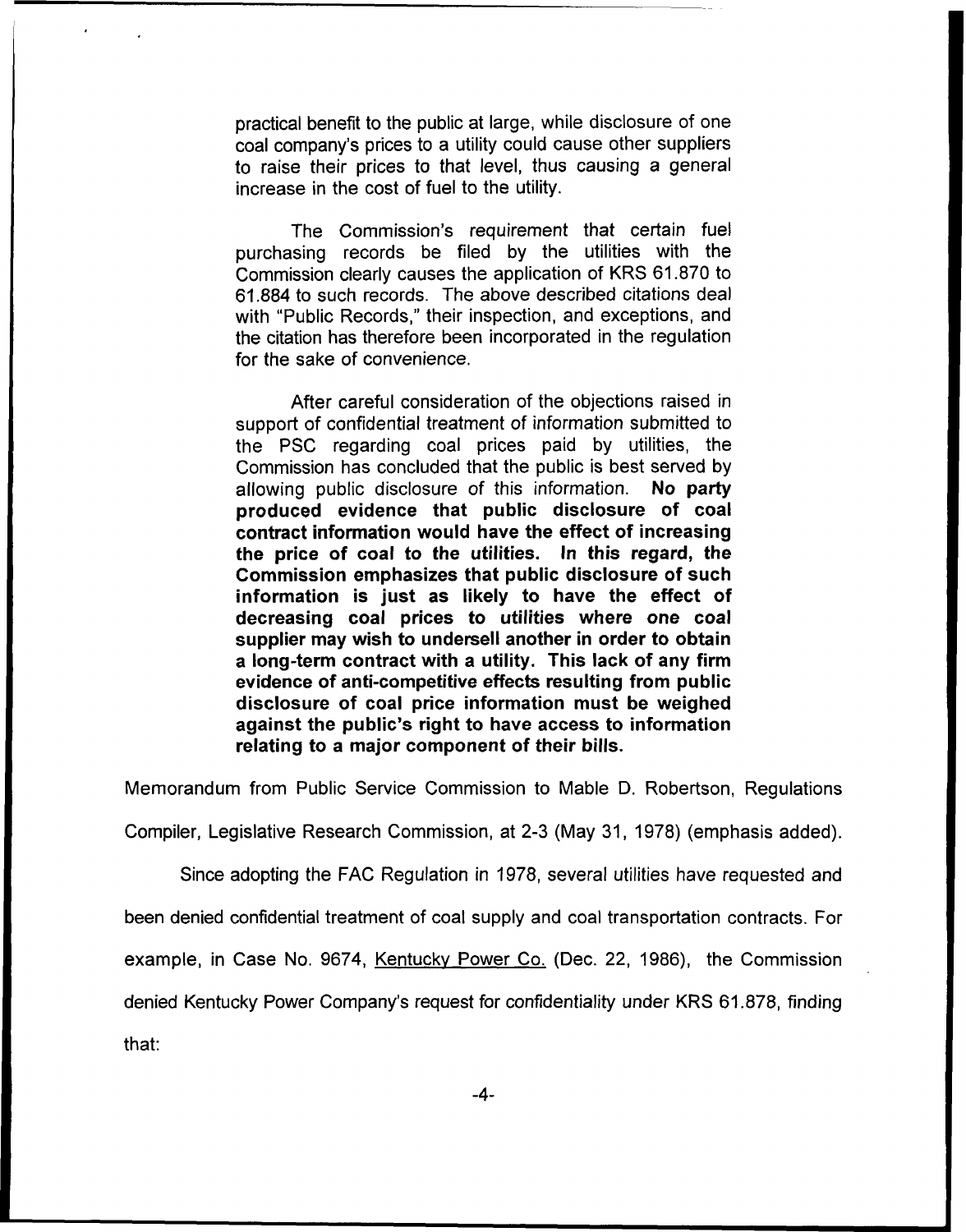The Open Records Act in KRS 61.872(1) clearly establishes the policy of open access by declaring: "All public records shall be open for inspection by any person, except as otherwise provided...." Kentucky Power admits that the act does not specifically address the confidentiality of private contracts filed of record with a public agency. The company, however, urges the application of the exception for commercial records provided for in KRS 61.878(1)(b). This section protects records which "if openly disclosed would permit an unfair advantage to competitors of the subject enterprise." This is the only possible exception to the general policy of the Open Records Act that is cited by the company.

In this instance the Commission has an unusual opportunity to test the applicability of this section. Since 1978, Kentucky Power's coal contracts have been filed with the Commission and been open to public inspection. If this policy had been in error, one would expect clear evidence of the unfair advantage enjoyed by Kentucky Power's competitors, Yet we note again that the company's petition fails to cite a single instance of any harm it has suffered because of an unfair advantage gained by a competitor. All injuries mentioned in the petition are purely hypothetical. With this eight-year record, the wisdom of the Commission's judgment in 1978 has been powerfully affirmed. The Open Records Act clearly requires that all coal contracts filed with the Commission be made available for public inspection. It would be improper for the Commission to now apply an exception knowing-based on the experience of the last eight years-that there is no reasonable expectation that any competitor will gain an unfair advantage by having these records available to the public.

### Id. at 3-4.

In Case No. 89-216, Kentucky Utilities Co. (Nov. 7, 1989), KU sought confidential treatment of agreements for the supply of coal to its Brown Generating Station. KU contended that disclosure of the contracts would place KU and its customers at a "serious competitive disadvantage in negotiating provisions governing the same subject matters with other potential suppliers" and would deprive KU of "the strategy and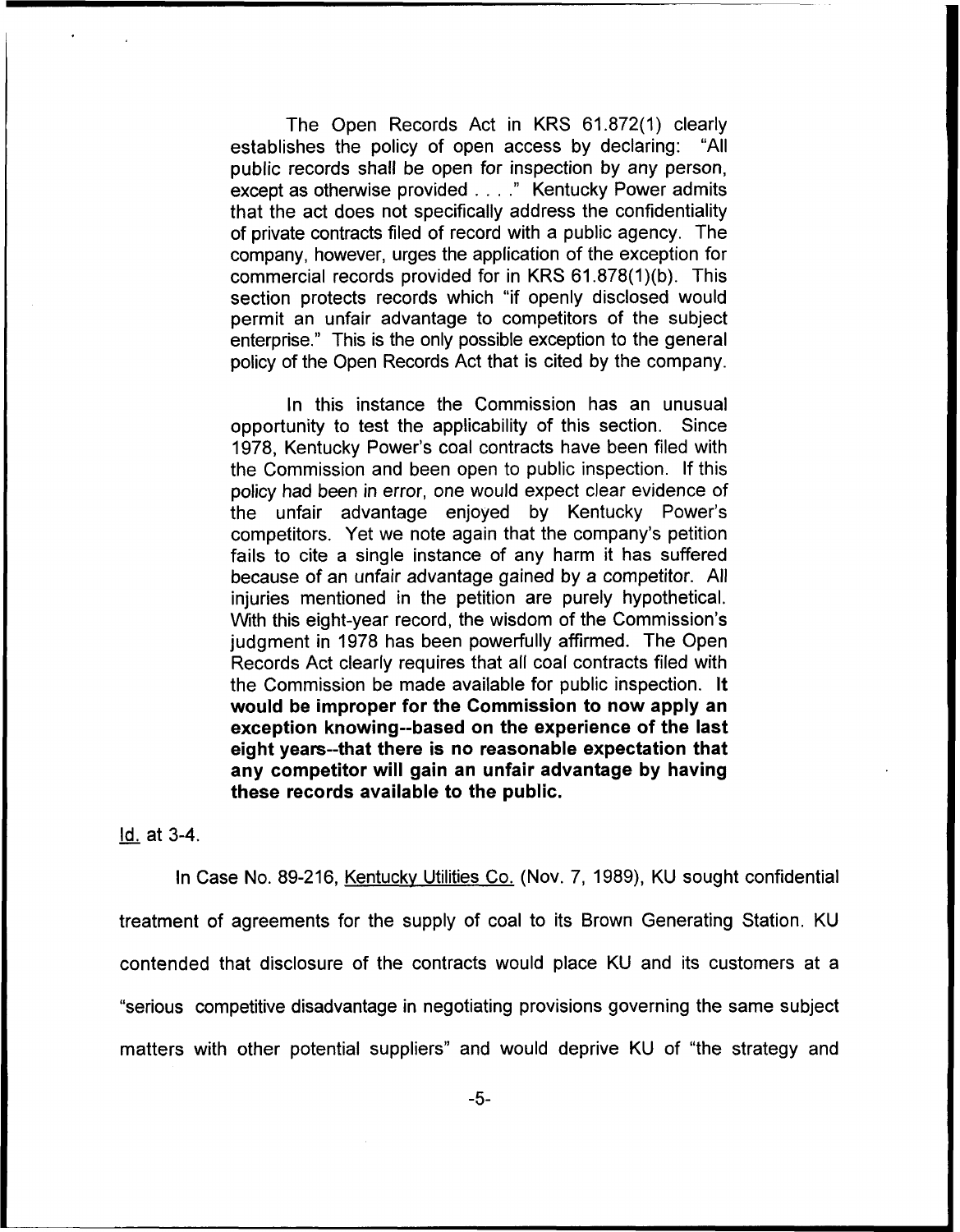opportunity of seeking to bargain for the most favorable mix of terms and conditions." Id. at 2. KU requested that the Commission keep these contracts confidential indefinitely. Noting the decision in Kentucky Power Co., the Commission denied the application. **Id.** at 2-3.

VVhile the Commission agrees with KU's contention that the Open Records Act applies to FAC filings, we note that an electric utility must produce tangible evidence demonstrating unfair competitive advantage to justify an exemption from the public disclosure requirements. KU has failed in this regard. Although its fuel and fuel transportation contracts have been subject to public view for nearly 20 years, its witnesses could not point to a specific instance where KU incurred higher fuel costs as a result of these disclosures.<sup>2</sup> KU provided no evidence to demonstrate that the fuel costs of Kentucky electric utilities have increased despite the existence of the public disclosure requirements or that the position of Kentucky electric utilities as compared to those of other states has declined. Federal governmental reports suggest the contrary. $3$ 

Moreover, KU has presented no evidence to show that its ability to compete in the wholesale electricity market has been adversely affected by public disclosure of its fuel

 $\overline{2}$ In his testimony, Mr. Haimberger testified that KU suffers from public disclosure on a daily basis. Transcript ("Tr.") at 12. He, however, failed to provide specific details. He referred only to an incident which occurred "quite a while ago" and which involved an unspecified coal contract for KU's Brown Station. Id. at 12-13.

 $\overline{\mathbf{3}}$ See, e.g., Energy Information Administration, Coal Industry Annual 1996 at 171. ln 1987 Kentucky ranked nineteenth out of 43 states with an average price of coal delivered to electric utilities of \$28.94. In 1996, it ranked fourteenth out of 43 states with an average price of coal delivered of \$24.43.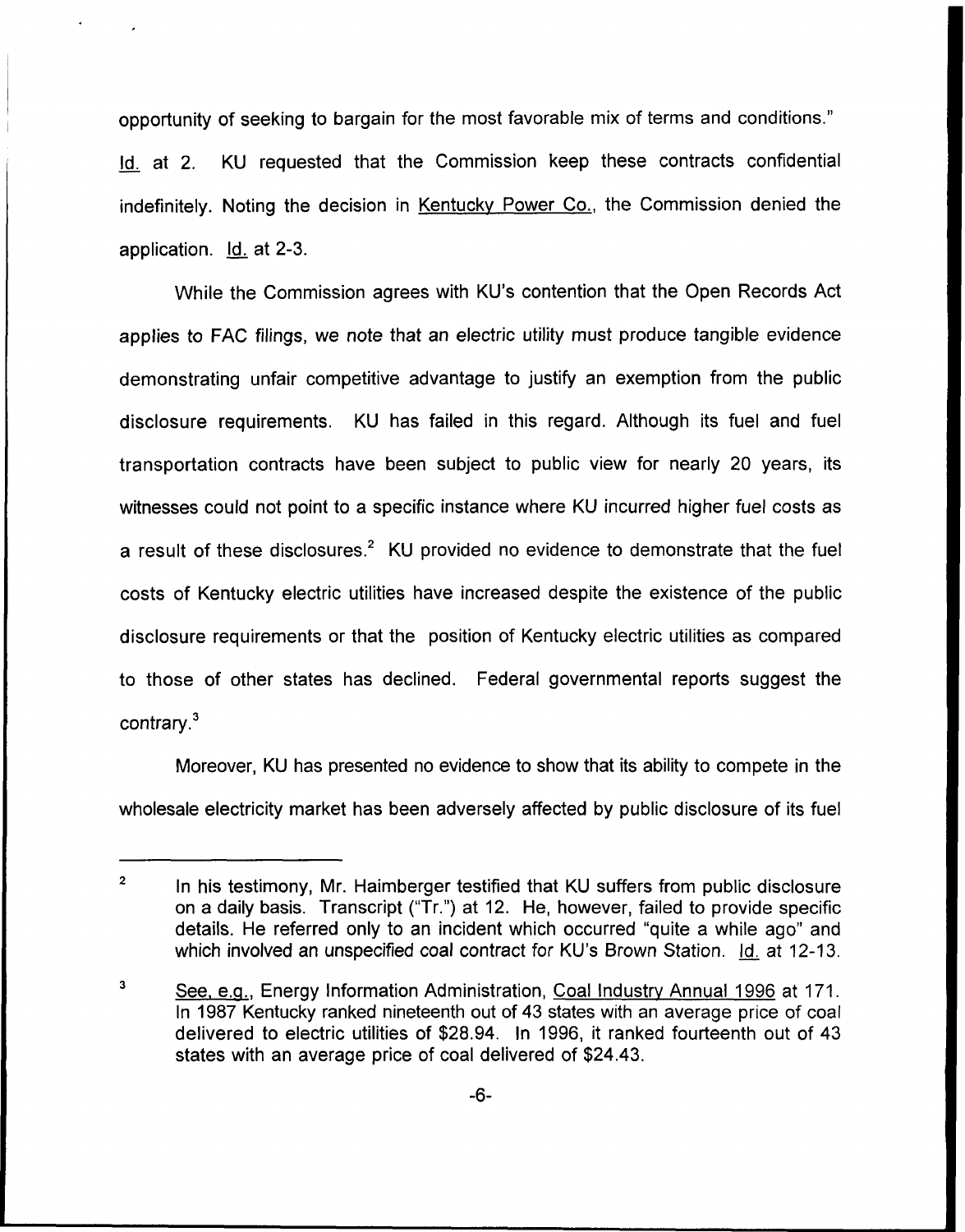contracts. It offered no economic studies or analyses to support its claim of competitive disadvantage. Its witnesses failed to quantify the loss of any sales in the wholesale market or to identify the loss of any wholesale customer as a result of the public disclosure of its fuel and fuel transportation contracts.

KU has also failed to demonstrate that a wholesale competitor's knowledge of KU's fuel and fuel transportation contracts will translate into a competitive advantage that will deprive it of potential sales. Fuel is only one component of the final price of electricity. Many other components, including the operational characteristics of the electric utility's generating plants and utility management practices, play significant roles.

In the absence of clear evidence of unfair commercial disadvantage, the Commission finds that KU's application should be denied.

IT IS THEREFORE ORDERED that:

 $1<sub>1</sub>$ KU's Motion to withdraw from its Petition for Confidential Protection its purchase order for the supply of coal from Consol, Inc. is granted.

 $2.$ KU's Petition for Confidential Protection of its barge transportation contract with Crounse Corporation and its purchase order for coal from Lanham Mining, Inc. is denied. The barge transportation contract and purchase order shall be held and retained as confidential and shall not be opened for public inspection for a period of 30 days from the date of this Order. At the end of this period, the barge transportation contract and purchase order shall be placed in the public record without further Order from the Commission.

-7-